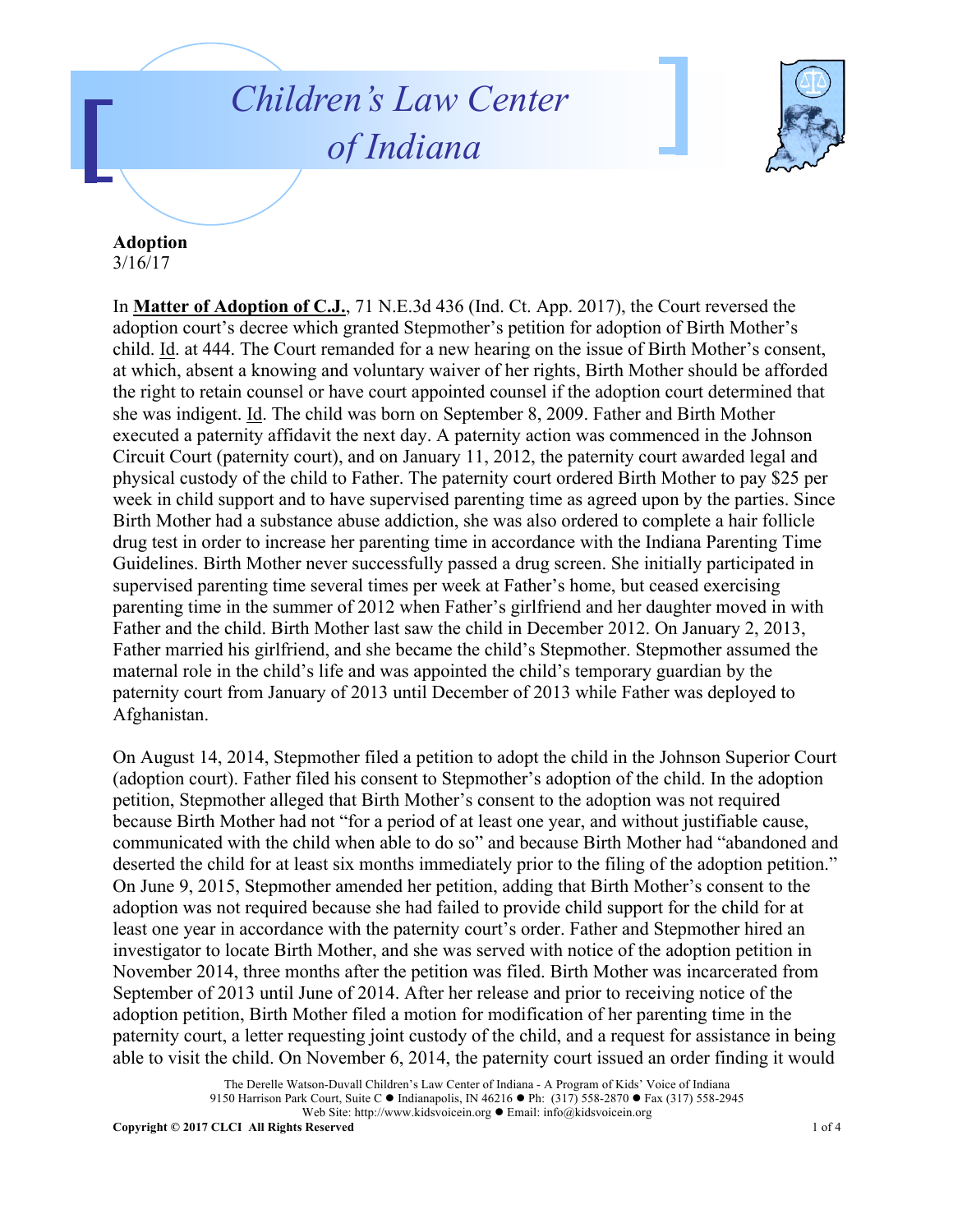be in the child's best interest for Birth Mother to resume exercising parenting time with a twentyweek phase-in period, following which she would have parenting time in accordance with the Guidelines. Birth Mother filed her objection to the child's adoption on November 24, 2014, claiming that she had never abandoned the child and asserting that Father and Stepmother had denied her efforts to see or communicate with the child. Birth Mother filed a motion to consolidate the adoption case with the paternity case on December 23, 2014. On January 21, 2015, the paternity court transferred its case to the adoption court. Stepmother's home study by a social worker from Children's Bureau was filed on April 7, 2015. The home study included checks into Stepmother's criminal history and involvement with the Department of Child Services an recommended that Stepmother's petition be granted provided that the child was legally free for adoption.

On June 25, 2015, the adoption court held the hearing on the issue of whether Birth Mother's consent was required for the adoption. At the beginning of the hearing, Birth Mother informed the court that her attorney had withdrawn three months earlier due to her inability to afford him. Birth Mother requested that the court appoint a new attorney to represent her. The adoption court questioned Birth Mother about her income, and she testified that she worked forty to forty-five hours per week for a cleaning company earning \$10.00 per hour and about twenty-five hours each week for another company earning \$7.50 per hour. Birth Mother described her monthly expenses totaling \$855.00. The adoption court determined that Birth Mother had sufficient income to pay for an attorney and therefore had made a "voluntary choice" to proceed without the assistance of counsel. Stepmother presented her case in chief, and testified that Birth Mother: (1) saw the child on two occasions in 2012; (2) made one attempt to see the child in 2013, but cancelled the meeting due to a job interview; (3) made no effort to communicate with the child while incarcerated; (4) made two requests to see the child in 2014, one of which was after the petition for adoption had been filed; (5) never showed up for the phase-in parenting time ordered by the paternity court. Stepmother testified that she never interfered with Birth Mother's attempts to have parenting time. Father testified that between June 28, 2011, and June 23, 2015, Birth Mother had paid \$2,757.60 in child support and was \$2,417.40 in arrears.

During Birth Mother's case-in-chief, she contradicted the testimony of Stepmother and Father. Birth Mother testified that: (1) she participated in parenting time with the child on a regular basis at Father's house until Stepmother moved in, at which time she was no longer permitted to see the child; (2) there were multiple occasions over the years where she was refused parenting time by Father and stepmother who refused to answer the door and ignored her phone calls and text messages to them; (3) the last time she was permitted to see the child was in December of 2012; (4) she continued to send text messages on a daily basis, begging to see the child; (5) by the time of the hearing, she had been sober for two years. The adoption court asked Birth Mother a number of questions, after which Stepmother's attorney objected, arguing that the court was acting as an advocate for Birth Mother. The adoption court discontinued further examination, appointed an attorney to represent Birth Mother, and continued the hearing.

On October 29, 2015, the adoption court resumed the hearing on the issue of Birth Mother's consent. Birth Mother appeared with her court appointed attorney. The adoption court clarified at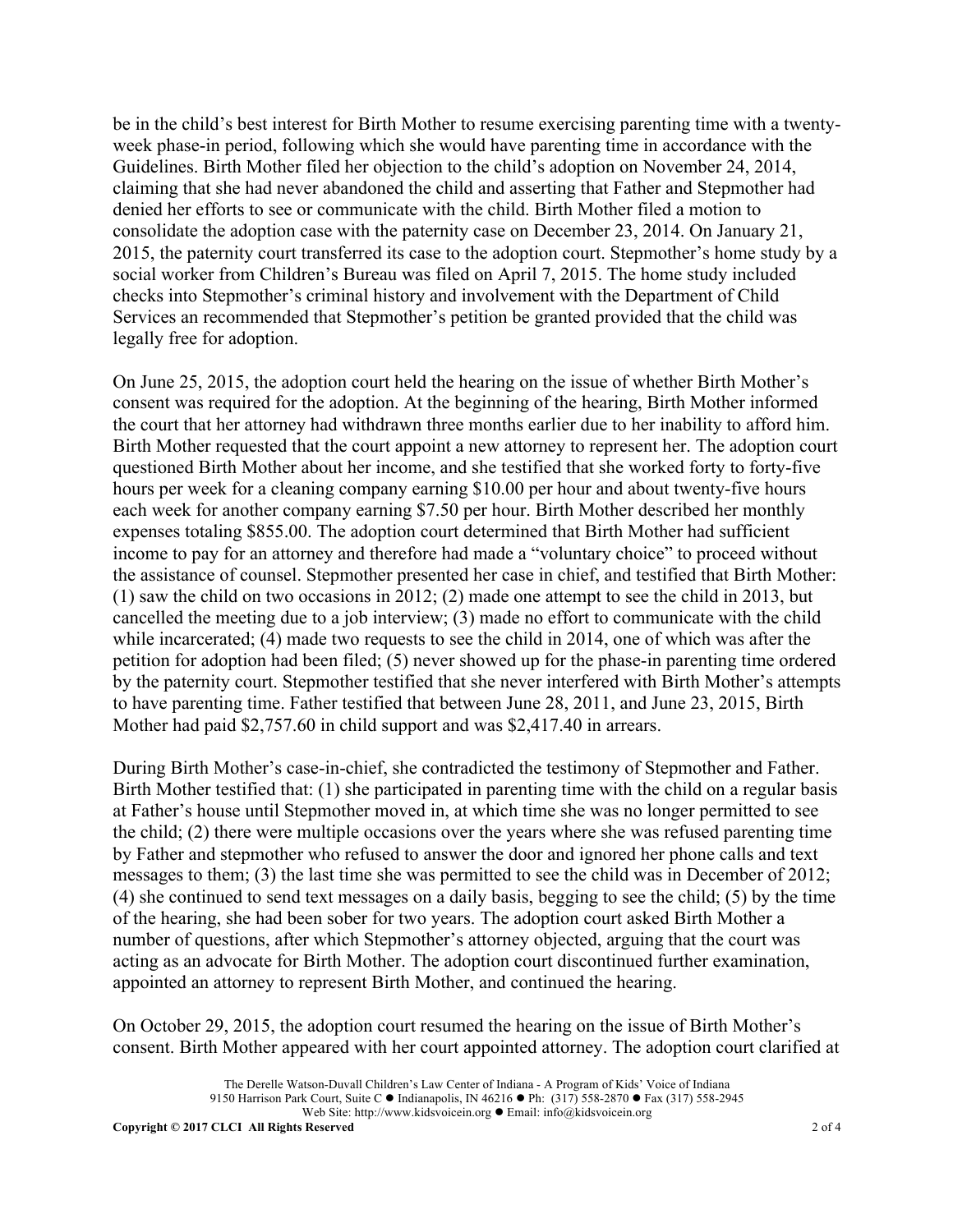the beginning of the hearing that it was "a continuance of the June  $25<sup>th</sup>$  hearing, not a new hearing, so [they were to] pick up where [they] left off." Mother testified that throughout 2012, 2013, and 2014 (with the exception of the time she was incarcerated), her attempts to see the child were thwarted by Father and Stepmother. On December 15, 2015, the adoption court issued its Order on Mother's consent, in which the court found that Birth Mother's consent to the child's adoption was not required pursuant to IC 31-19-9-8(a)(2)(A) because she had failed to communicate with the child for at least one year. The court determined that Stepmother had failed to meet her burden of proving that Birth Mother was capable of paying support. On July 20, 2016, the adoption court conducted a hearing on Stepmother's adoption petition as to the issue of the child's best interest. On August 8, 2016, the adoption court issued its Decree of Adoption, finding by clear and convincing evidence that it was in the child's best interest to be adopted by Stepmother. Mother appealed.

**The Court applied a less stringent prima facie error standard of review in making its decision because Stepmother had not filed an appellee's brief.** Id. at 442. Quoting In Re Adoption of N.W.R., 971 N.E.2d 110, 112 (Ind. Ct. App. 2012), the Court said it was well established that the Court "will not undertake the burden of developing arguments for the appellee." C.J. at 442. The Court explained that it could reverse the adoption court if Birth Mother established prima facie error. Id. The Court said that "[p]rima facie error is defined as at first sight, on first appearance, or on the face of it", quoting Adoption of N.W.R. at 112. C.J. at 442. Quoting In Re Adoption of S.O., 56 N.E.3d 77, 80 (Ind. Ct. App. 2016), the Court noted that it will not overturn an adoption "unless the evidence at trial led to but one conclusion and the trial court reached the opposite conclusion." C.J. at 442.

**The Court concluded that Birth Mother's due process rights were violated by the adoption court's failure to, at the beginning of the consent hearing, either afford Birth Mother with her right to counsel or otherwise ensure that her waiver of the right to counsel was knowing and voluntary.** Id. at 444. Birth Mother claimed that the adoption court committed reversible error by failing to appoint an attorney to represent her until after Stepmother had rested her case at the hearing on Birth Mother's consent. Quoting Petition of McClure, 549 N.E.2d 392, 395 (Ind. Ct. App. 1990), the Court noted it has found a violation of due process if a child is removed from "an indigent parent without affording that parent the right to assistance of court-appointed counsel." C.J. at 442. The Court looked to IC 31-32-2-5, which states that "[a] parent is entitled to representation by counsel in proceedings to terminate the parent-child relationship." C.J. at 442. The Court noted that IC 31-32-5-5 provides that the right to counsel in a termination proceeding may only be waived "if the parent does so knowingly and voluntarily." C.J. at 443. The Court explained that, because a biological parent's rights are necessarily terminated by an adoption, it has previously been held that "[t]he rights afforded by the involuntary termination statutes apply in adoption proceedings where the petitioners seek to adopt over the objections of one or both of the natural parents." C.J. at 443, quoting Taylor v. Scott, 570 N.E.2d 1333, 1335 (Ind. Ct. App. 1991). Quoting In Re Adoption of G.W.B., 776 N.E.2d 952, 954 (Ind. Ct. App. 2002), (quoting Taylor, 570 N.E.2d at 1335) the Court observed that parents whose rights will be terminated in an adoption proceeding "have three rights: